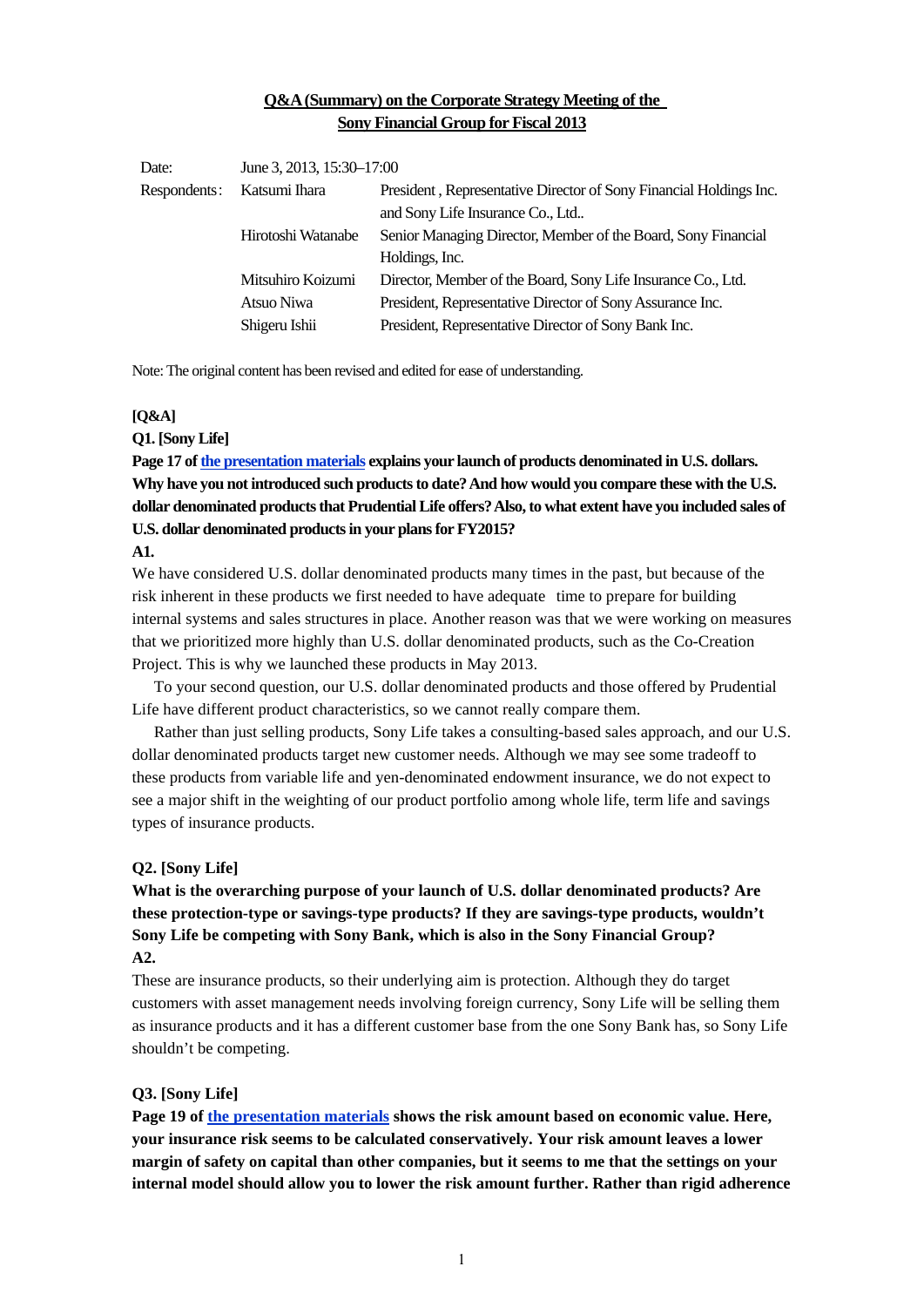**to an internal model based on QIS5 standards, is this your way of sending out the message of how you compare with other companies in the industry?** 

## **A3.**

The basic stance of our calculation method is to adhere to principle as fully as possible. We believe it is important to explain the rationality behind our thoughts and continue to disclose information.

# **Q4. [Sony Life]**

**In your most recently announced results, the chart showing your balance of securities by remaining period breaks down holdings with durations of less than 10 years, but your holdings of securities due after 10 years are lumped together. Could you provide some detail on this category?** 

## **A4.**

Sony Life's portfolio in this category contains mainly 40-year bonds, but we also hold some 20-year and 30-year bonds to match our liability conditions. On average, the duration of bonds held is around 20 years. We will need to discuss this internally before disclosing details of our holdings of securities due after 10 years.

# **Q5. [Sony Life]**

**Page 12 of [the presentation materials](https://www.sonyfh.co.jp/en/financial_info/management_vision/130603_01.pdf) suggests that going forward, you plan to increase sales of the Partner (independent agencies) channel more rapidly than those of the Lifeplanner channel. Is this understanding correct?** 

### **A5.**

The Partner (independent agencies) channel has a higher growth rate because its denominator is still small.

### **(Additional question: In the explanation of the number of Lifeplanner sales employees on page 13 of [the presentation materials,](https://www.sonyfh.co.jp/en/financial_info/management_vision/130603_01.pdf) your target as of the end of FY2015 is over 4,400. This is a substantially higher target than your rate of growth from FY2009 to FY2013. Are you expecting a sudden increase?)**

Over the past several years, we have promoted a number of our outstanding Lifeplanner sales employees to positions as office managers. This is why our office manager numbers have increased while our number of Lifeplanner sales employees appears to have declined. From FY2013, this increased number of office managers will spearhead our efforts to recruit Lifeplanner sales employees, so we believe the number of new recruits will increase.

# **Q6. [Sony Assurance]**

**Looking at page 23 of [the presentation materials,](https://www.sonyfh.co.jp/en/financial_info/management_vision/130603_01.pdf) it appears that even though leading non-life insurers are entering the direct market, the direct insurance still accounts for a smaller share of the non-life insurance market in Japan than in other industrialized countries. What are your thoughts on why the growth in market share for direct insurance in Japan is not higher than it is in other industrialized countries?** 

## **A6.**

We believe there are several reasons that direct insurance has taken off more slowly in Japan than in other industrialized countries. These include the facts that Japanese insurance premiums are lower, that internet shopping was slower to get off the ground, and that automobile dealership has an important role in selling automobile insurance in Japan. That being said, aggressive advertising by the leading non-life insurers is likely to raise awareness of direct insurance in Japan, which should lead to ongoing increases in its share of the overall market. On the other hand, we believe it is important to maintain profitability while remaining competitive with other direct insurers.